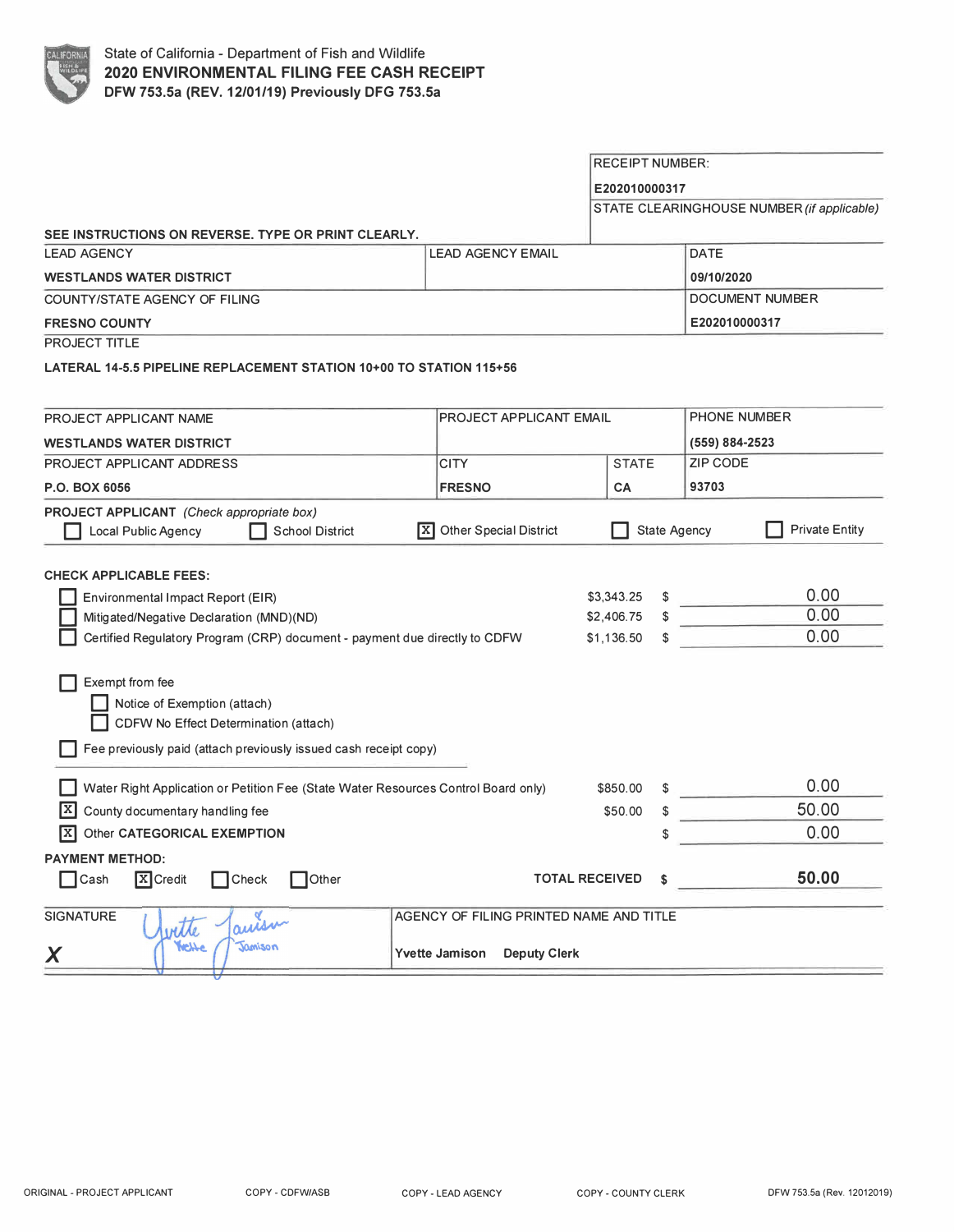|                                                                                          |                                                  |                         | <b>RECEIPT NUMBER:</b> |                      |                                            |  |  |  |
|------------------------------------------------------------------------------------------|--------------------------------------------------|-------------------------|------------------------|----------------------|--------------------------------------------|--|--|--|
|                                                                                          |                                                  | E202010000317           |                        |                      |                                            |  |  |  |
|                                                                                          |                                                  |                         |                        |                      | STATE CLEARINGHOUSE NUMBER (if applicable) |  |  |  |
| SEE INSTRUCTIONS ON REVERSE. TYPE OR PRINT CLEARLY.                                      |                                                  |                         |                        |                      |                                            |  |  |  |
| <b>LEAD AGENCY</b>                                                                       | <b>LEAD AGENCY EMAIL</b>                         |                         |                        | <b>DATE</b>          |                                            |  |  |  |
| <b>WESTLANDS WATER DISTRICT</b>                                                          |                                                  | 09/10/2020              |                        |                      |                                            |  |  |  |
| <b>COUNTY/STATE AGENCY OF FILING</b>                                                     |                                                  |                         |                        |                      | <b>DOCUMENT NUMBER</b>                     |  |  |  |
| <b>FRESNO COUNTY</b>                                                                     |                                                  | E202010000317           |                        |                      |                                            |  |  |  |
| PROJECT TITLE                                                                            |                                                  |                         |                        |                      |                                            |  |  |  |
| LATERAL 14-5.5 PIPELINE REPLACEMENT STATION 10+00 TO STATION 115+56                      |                                                  |                         |                        |                      |                                            |  |  |  |
|                                                                                          |                                                  |                         |                        |                      |                                            |  |  |  |
| PROJECT APPLICANT NAME                                                                   |                                                  | PROJECT APPLICANT EMAIL |                        |                      | <b>PHONE NUMBER</b>                        |  |  |  |
| <b>WESTLANDS WATER DISTRICT</b>                                                          |                                                  |                         |                        | (559) 884-2523       |                                            |  |  |  |
| PROJECT APPLICANT ADDRESS                                                                | <b>CITY</b>                                      | <b>STATE</b>            |                        | <b>ZIP CODE</b>      |                                            |  |  |  |
| P.O. BOX 6056                                                                            | <b>FRESNO</b>                                    | CA                      |                        | 93703                |                                            |  |  |  |
| PROJECT APPLICANT (Check appropriate box)                                                |                                                  |                         |                        |                      |                                            |  |  |  |
| Local Public Agency<br><b>School District</b>                                            | <b>Other Special District</b><br>Ixl             |                         | <b>State Agency</b>    |                      | <b>Private Entity</b>                      |  |  |  |
|                                                                                          |                                                  |                         |                        |                      |                                            |  |  |  |
| <b>CHECK APPLICABLE FEES:</b>                                                            |                                                  |                         |                        |                      |                                            |  |  |  |
| Environmental Impact Report (EIR)                                                        |                                                  | \$3,343.25              | \$                     | ر<br>مواليد المواليد | 0.00                                       |  |  |  |
| Mitigated/Negative Declaration (MND)(ND)                                                 |                                                  | \$2,406.75              |                        |                      | 0.00                                       |  |  |  |
| Certified Regulatory Program (CRP) document - payment due directly to CDFW<br>\$1,136.50 |                                                  |                         | \$                     |                      | 0.00                                       |  |  |  |
|                                                                                          |                                                  |                         |                        |                      |                                            |  |  |  |
| Exempt from fee                                                                          |                                                  |                         |                        |                      |                                            |  |  |  |
| Notice of Exemption (attach)                                                             |                                                  |                         |                        |                      |                                            |  |  |  |
| CDFW No Effect Determination (attach)                                                    |                                                  |                         |                        |                      |                                            |  |  |  |
| Fee previously paid (attach previously issued cash receipt copy)                         |                                                  |                         |                        |                      |                                            |  |  |  |
| Water Right Application or Petition Fee (State Water Resources Control Board only)       |                                                  | \$850.00                | \$                     |                      | 0.00                                       |  |  |  |
| lx<br>County documentary handling fee                                                    |                                                  | \$50.00                 | \$                     |                      | 50.00                                      |  |  |  |
| Other CATEGORICAL EXEMPTION<br> x                                                        |                                                  |                         | \$                     |                      | 0.00                                       |  |  |  |
| <b>PAYMENT METHOD:</b>                                                                   |                                                  |                         |                        |                      |                                            |  |  |  |
| <b>X</b> Credit<br>Check<br><b>TOTAL RECEIVED</b><br>Cash<br>Other                       |                                                  |                         |                        |                      | 50.00                                      |  |  |  |
|                                                                                          | \$                                               |                         |                        |                      |                                            |  |  |  |
| <b><i>BAAA</i></b><br><b>SIGNATURE</b><br>hehe                                           | witte<br>AGENCY OF FILING PRINTED NAME AND TITLE |                         |                        |                      |                                            |  |  |  |
| Jamison                                                                                  |                                                  |                         |                        |                      |                                            |  |  |  |
| Χ                                                                                        | <b>Deputy Clerk</b><br><b>Yvette Jamison</b>     |                         |                        |                      |                                            |  |  |  |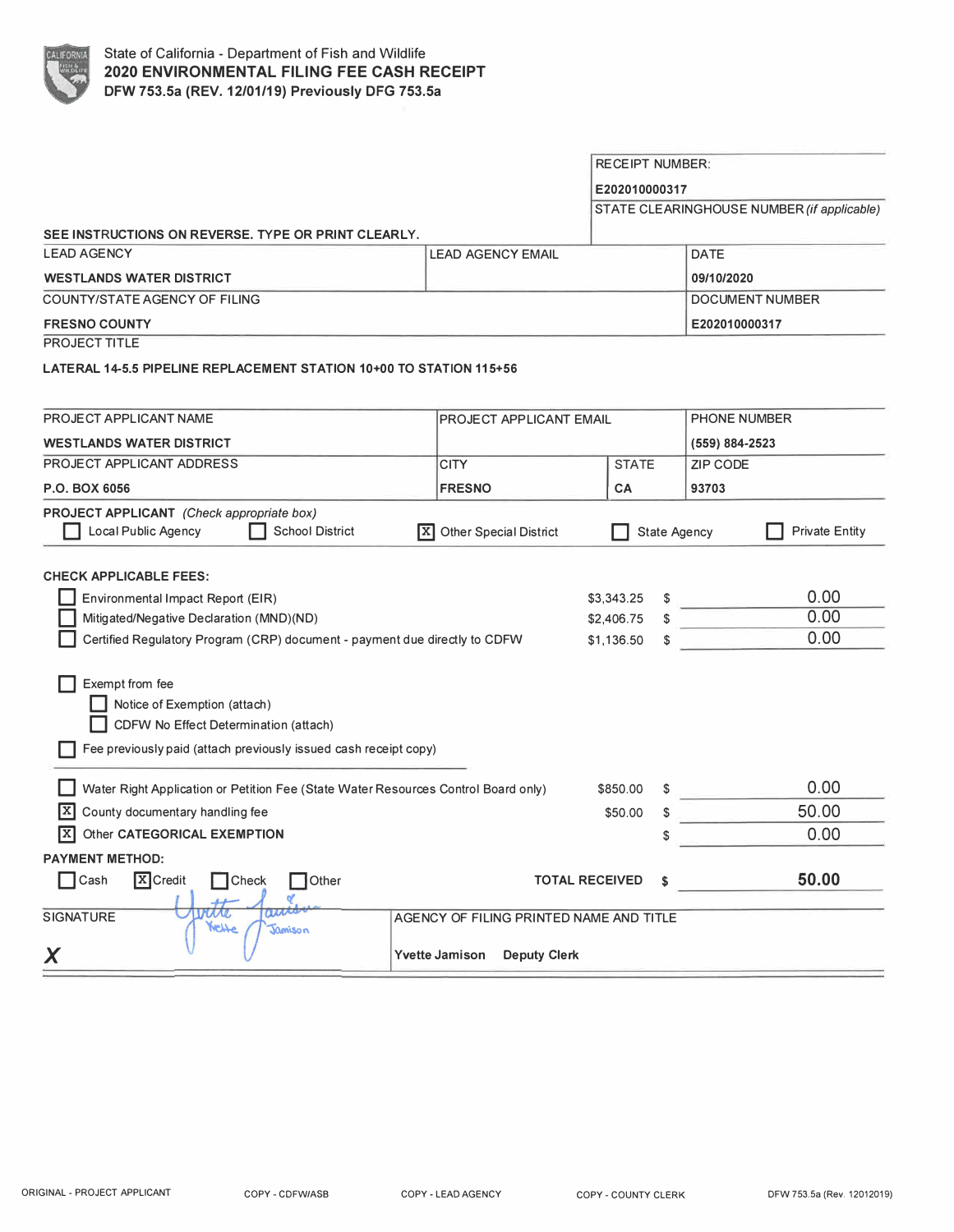## **NOTICE OF EXEMPTION** Appendix E

**To: 8 Office of Planning and Research/State Clearinghouse P.O. Box 3044, 1400 Tenth Street, Room 212 Sacramento, CA 95812-3044** 

- 冈 **County Clerk/County Recorder County of Fresno Fresno, CA 93712**
- **From:**  $\boxtimes$  **Westlands Water District P.O. Box 6056 Fresno, CA 93703-6056**

**Property Clerk/County Recorder**<br>
P.O. Box 766<br>
P.O. Box 766<br>
Frespo CA 93712 By FRESN**g** COUNTY CLERK 1:31pm DEPUTY

 $E202010000317$ 

**Project Title: Lateral 14-5.5 Pipeline Replacement, Station 10+00 to Station 115+56** 

**Project Location - Specific: The proposed project is located in an unincorporated area of western Fresno County, near the intersection of S. Napa Ave. and W. Elkhorn Ave. alignments, 7.3 miles west of Helm, California.** 

**Project Location - City: Not Applicable Project Location - County: Fresno** 

## **Description of Nature, Purpose and Beneficiaries of Project:**

**The project includes replacement of 10,610 linear feet of reinforced plastic mortar pipe with polyvinyl chloride pipe to improve water delivery reliability, avoid pipeline failure, and maintain water delivery service to water users. All trench sheeting and shoring will be conducted in Westlands Water District's easements. The project will also include connection to five existing delivery points.** 

**Name of Public Agency Approving Project: Westlands Water District** 

**Name of Person or Agency Carrying Out Project: Westlands Water District** 

**Exempt Status:** *(check one)* 

- *□* **Ministerial (Sec. 21080(b)(1); 15268);**
- *□* **Declared Emergency (Sec. 21080(b)(3); 15269(a));**
- □ **Emergency Project (Sec. 21080(b)(4); 15269(b)(c));**
- Categorical Exemption. State type and section number: CEQA Guidelines, § 15301(b) & **., § 15302(c)**
- **18.1 Statutory Exemptions. State'code numt?er: CEQA Guidelines§ 15261**  " �--

## **Reasons why project is exempt:**

**Westlands Water District (Westlands) determined that this project is exempt pursuant to 14 California Code of Regulations § 15301 ("Existing Facilities") and § 15302 ("Replacement or Reconstruction"), of the California Environmental Quality Act ("CEQA") Guidelines (14 California Code of Regulations § 15000,** *et seq.).* **In accordance with Guidelines § 15301 (b) and § 15302 (c), Westlands determined that this project is exempt for the following reason(s):** 

**Class 1 exempt projects in section § 15301 consist of the operation, repair, maintenance, permitting, leasing, licensing, or minor alterations of existing public or private structures, facilities, mechanical equipment, or topographical features, involving negligible or no expansion of existing or former use.**